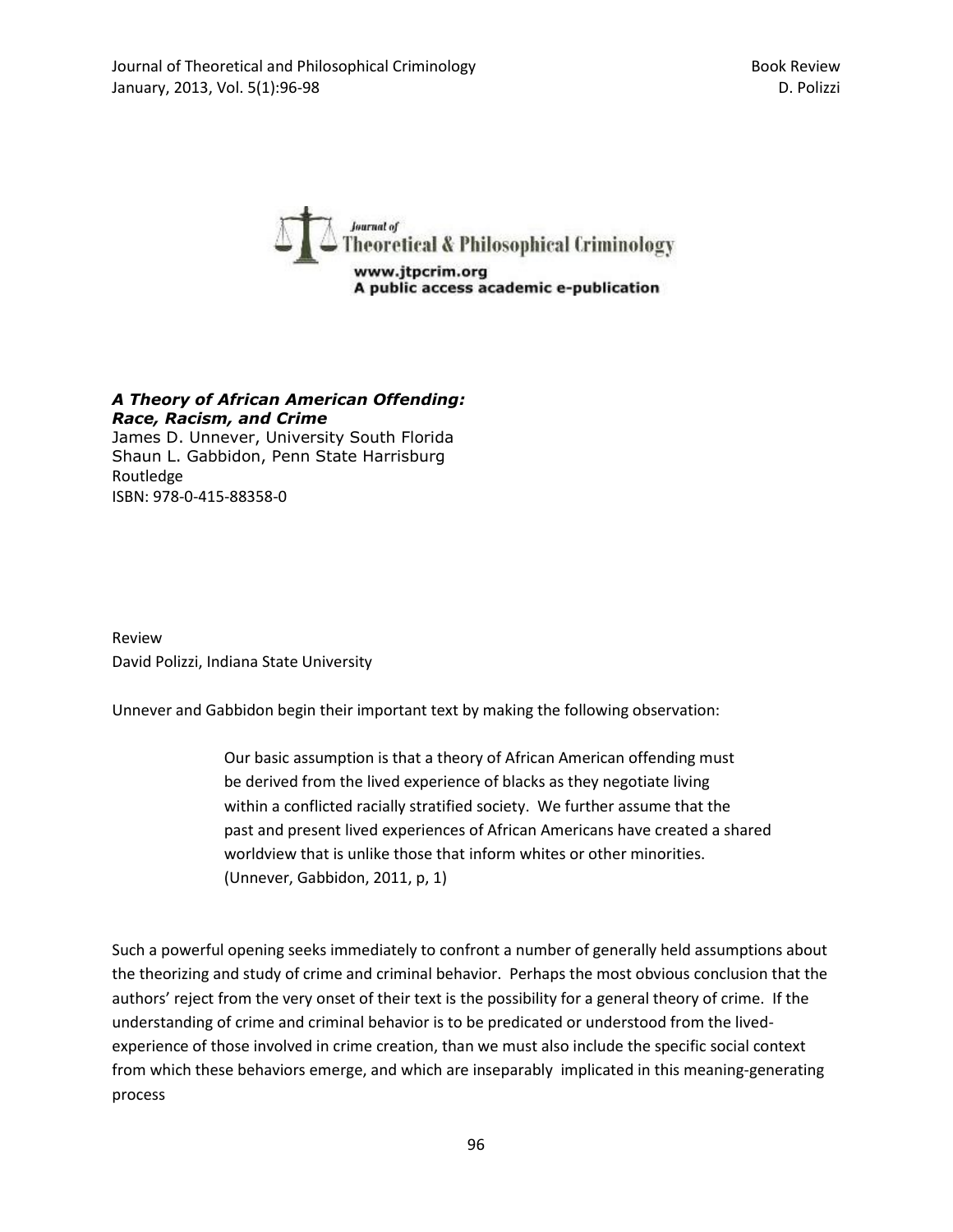*A Theory of African American Offending: Race, Racism, and Crime* attempts then to study the phenomenon of crime from the social reality of African Americans living within a culture of anti-black racism. The authors argue that the unique experience of being black in America requires the need for a specific theoretical focus that studies crime from the vantage of that heritage. The authors' contend: "Blacks in America have had and continue to have unique lived experiences that are not shared by whites or by other minorities" (Unnever, Gabbidon, 2011, p. 4). Though it could be argued that other social groups, depending on the specific historical moment, have had some "taste" of objectifying social experiences, no group has been so negatively objectified as African Americans.

One need not search too hard to find any number of examples to prove this point. The recent murder of Trayvon Marin helps to reveal not only the depth of this American problem, but also provides a powerful example justifying the need for an African American Theory of Offending. It will be recalled that Martin was murdered after being pursued by an individual who believed that Martin "looked suspicious" and was intending to commit some type of crime. However, the real "marker" used to determine his criminal intent and the certainty of his "guilt" was the fact of his blackness and not the appearance of any outward behavior that could be legitimately construed as criminal. Stated more simply and in agreement with the authors observation: no social group has had to contend with the simple fact that the very color of one's skin has become synonymous with criminal behavior and criminal intent.

In their attempt to situate their call for a black criminology and the need for an African American Theory of Offending, the authors provide what they identify as the "African American world view of crime."

> "We argue this this world view has been shaped by racial dynamics largely outside of their control. Thus, our theory assumes that African Americans, unlike any other ethnic group (e.g., whites) or other ethnic minorities (e.g., Hispanics), have a unique racial lens that informs their beliefs and behaviors especially as they relate to the salience of race and how racism impacts their lives in the US." (Unnever, Gabbidon, 2011, p. 27)

Most important in this observation is the recognition of the specific ways in which the socio-historical and psycho-socio perspective and experience of the individual provides the "conceptual"frame of reference by which the world becomes meaningful. It also fundamentally rejects any attempt to minimize or ignore the powerful role played by social context as this relates to the phenomena of crime.

The authors' discussion begins with their recognition of the African-American world view and then explores how the social experience of African-Americans relates to the issue of African-American offending and ends by exploring the ways in which their approach differs from other theories of criminal offending. In describing the theoretical foundation of their theory they state: "In short, our theory of African American offending is race-centered; that is, it locates the cause of offending in the lived experiences of blacks residing in a conflicted racially stratified society—the United States" (Unnever, Gabbidon, 2011, p. 183).